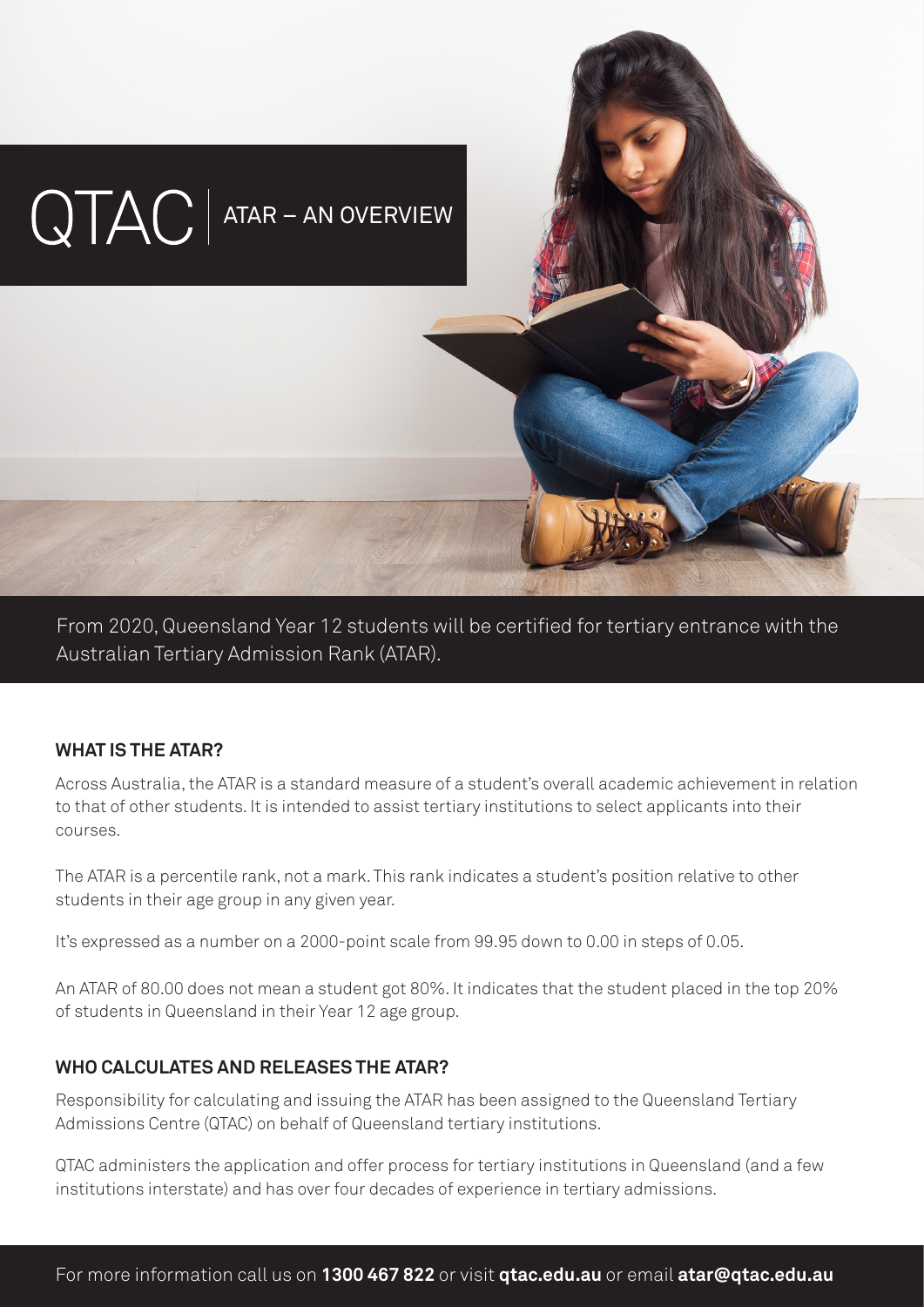## **WHAT ARE THE ELIGIBILITY REQUIREMENTS FOR AN ATAR?**

To be eligible for an ATAR, a student must:

- complete five General subjects (Units 3 and 4); or
- complete four General subjects (Units 3 and 4) plus one Applied subject (at Units 3 and 4) or a VET course at AQF Certificate III level or higher; and
- accumulate results within a five-year period.

Students must also satisfactorily complete (i.e. achieve a minimum grade of C or higher) an English subject (one of English, English as an Additional Language, English and Literature Extension, Literature, or Essential English).

While students must satisfactorily complete an English subject to be eligible for an ATAR, the result in English will only be included in the ATAR calculation if it is one of the student's best five scaled results. For more information about scaling and the ATAR, refer to QTAC's website.

## **PRECLUDED SUBJECTS AND SUBJECT COMBINATIONS**

The following rules apply regarding precluded subjects and subject combinations in the ATAR calculation:

- 1. Only General English subjects or Applied English subjects can be included in the ATAR, but not both. **For example**, it is not possible to include both English (a General subject) and Essential English (an Applied subject) in a student's ATAR.
- 2. Only General Mathematics subjects or Applied Mathematics subjects can be included in the ATAR, but not both. **For example**, it is not possible to include both Mathematical Methods (a General subject) and Essential Mathematics (an Applied subject) in a student's ATAR.
- 3. Only one result for the same subject taken as a General subject and via Senior External Examination can be included in the ATAR. **For example**, it is not possible to include both the General subject Chinese and the Senior External Examination subject Chinese in a student's ATAR. Similarly, it is not possible to include both the General subject Biology and the Senior External Examination subject Biology in a student's ATAR.

There are no other restrictions on the inclusion of subjects in the ATAR, for example a student may count the following General subject results in their ATAR:

- both English and Literature
- both Mathematical Methods and Specialist Mathematics
- both Chinese and Chinese Extension

**Remember!** Some university courses have subject prerequisites that you must satisfy before you can be considered for tertiary entry so if you have a desired course(s) in mind, consider this when selecting your subjects.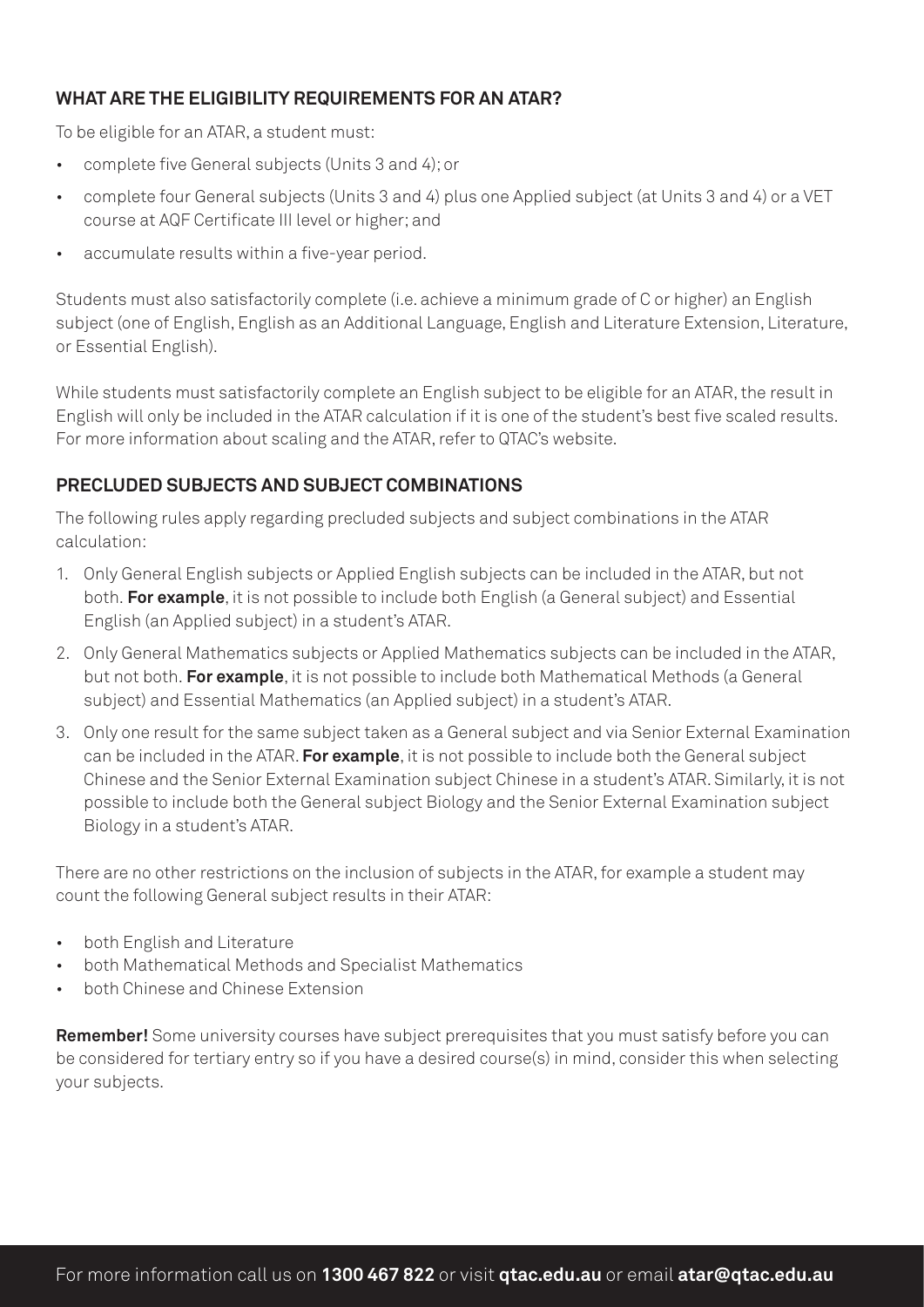### **HOW IS THE ATAR CALCULATED?**

Your ATAR is calculated based on an aggregate of scaled results from your five best ATAR eligible inputs from three different schemes:

- Five General subjects (at Units 3 and 4); or
- Four General subjects (at Units 3 and 4) plus an Applied subject (at Units 3 and 4); or
- Four General subjects (at Units 3 and 4) plus one completed VET qualification at Certificate III level or above.

The key steps in the ATAR calculation process are:

- **Step 1:** QCAA provides QTAC with student's subject results (Units 3 and 4 only) and completed VET qualifications.
- **Step 2:** The subject scaling process is undertaken.
- **Step 3:** The best five scaled subject results (from eligible inputs) are added together to create a best five Subject Aggregate.
- **Step 4:** Students are placed in a descending order of merit based on their Best five Subject Aggregates.
- **Step 5:** Determine how many students are to be in each of the 2000 ATAR bands (based on the Queensland Year 12 population). For example, if the Queensland Year 12 population is approximately 60,000 students then approximately 30 students will be placed in each ATAR band.
- **Step 6:** Assign students to each ATAR band. The top 30 students are assigned ATAR 99.95, the next 30 students are assigned 99.90, and so on.

#### **INTER-SUBJECT SCALING**

#### What is scaling?

Students can study thousands of different combinations of subjects in their senior schooling and qualify for an ATAR. Scaling adjusts for the fact that it is more difficult to obtain a high result in some subjects than in others. This is not because some subjects are inherently harder or easier, it is because some subjects attract a more competitive cohort of students. Scaling ensures that students are neither advantaged nor disadvantaged based on the subjects they choose. Each state in Australia uses a scaling process in the calculation of the ATAR. In Queensland, subject results are scaled by QTAC.

There is some complex mathematics that underpins the scaling process, but as a simplified explanation, scaling is the process by which 'raw' subject results are adjusted to allow the results for each subject to be fairly compared with the results from any other subject for the purpose of calculating ATARs. The scaling process will adjust the raw results in each subject to take account of how well students achieve in their subjects and how difficult it is to achieve a particular result in the subject relative to achievements in all other subjects.

Refer to the QTAC website for more information about scaling.

#### **WHO GETS AN ATAR?**

**Queensland Year 12 students:** QTAC calculates an ATAR for all Queensland Year 12 students who have met ATAR eligibility requirements.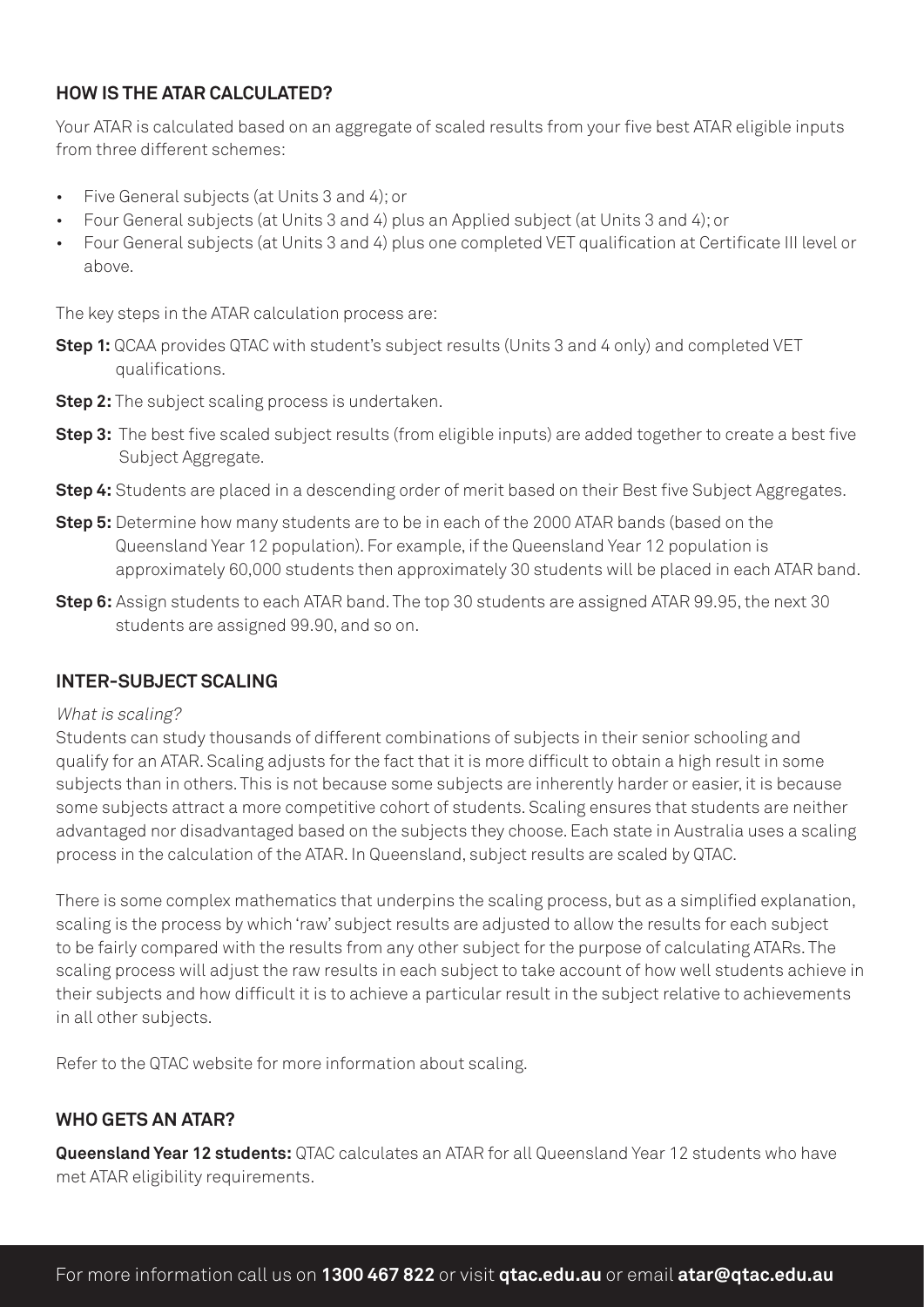### **YOUR QCE AND YOUR ATAR**

Your Queensland Certificate of Education (QCE) and your ATAR are different and have different purposes.

| <b>QCE</b>                                                                                                                                                                          | <b>ATAR</b>                                                                                                                                                                                              |
|-------------------------------------------------------------------------------------------------------------------------------------------------------------------------------------|----------------------------------------------------------------------------------------------------------------------------------------------------------------------------------------------------------|
| Certifies learning, showing the individual has achieved<br>a specific standard of education at senior schooling<br>level and may be considered for further study and<br>employment. | Tells us about a student's position (or ranking)<br>compared to all other students in the state. The<br>only intended purpose for the ATAR is to assist<br>with selecting applicants for tertiary study. |
| Shows a set of results across QCE subjects. Your<br>results in a subject show your performance in the<br>subject against every student who took the subject.                        | Your ATAR measures your position (or ranking)<br>against the whole Queensland Year 12 age cohort,<br>where a variety of combinations of subjects<br>have been studied. Is based on scaled results.       |
| Is awarded and released by the Queensland<br>Curriculum and Assessment Authority (QCAA).                                                                                            | Is calculated and released by QTAC.                                                                                                                                                                      |

### **THE ATAR AND TERTIARY SELECTION**

Most tertiary courses administered by QTAC attract more applicants than there are places available. This requires applicants to be placed in a merit order (i.e. 'ranked') to allow selection to take place.

The first step when selecting applicants is to check whether the applicants have met the prerequisites for the courses for which they have applied (for example some Bachelor of Physiotherapy courses will have a science subject prerequisite). If you have not successfully completed these prerequisite subjects you will not be considered for entry to the course, regardless of your ATAR.

The second step is to rank all applicants who satisfy the prerequisites for that course. For most courses, current school-leavers are ranked using the ATAR.

Some courses may have additional selection criteria, such as portfolio, interview, audition, questionnaire or test.

Prerequisites and additional selection criteria will be listed in the course description in the QTAC Guide and on the QTAC website.

# **ATAR AS THE STANDARD PATHWAY TO TERTIARY STUDY**

ATAR will be the standard pathway used to determine entry for most tertiary courses (in addition to other entry requirements such as subject prerequisites).

ATAR will not be the only pathway to tertiary study for all courses however. Other pathways include:

- **• VET qualifications as a stand-alone basis of admission:** Individual institution policies will apply as to whether VET qualifications such as AQF Certificates III and IV, Diplomas and Advanced Diplomas can be used to gain admission to a course. Refer to the institution website or QTAC website for more information.
- **• Courses where ATAR is not a selection factor:** Most TAFE VET courses, and some university tertiary preparation courses and other courses may not require an ATAR for entry. Refer to the relevant institution website or the QTAC website for more information about course entry requirements.